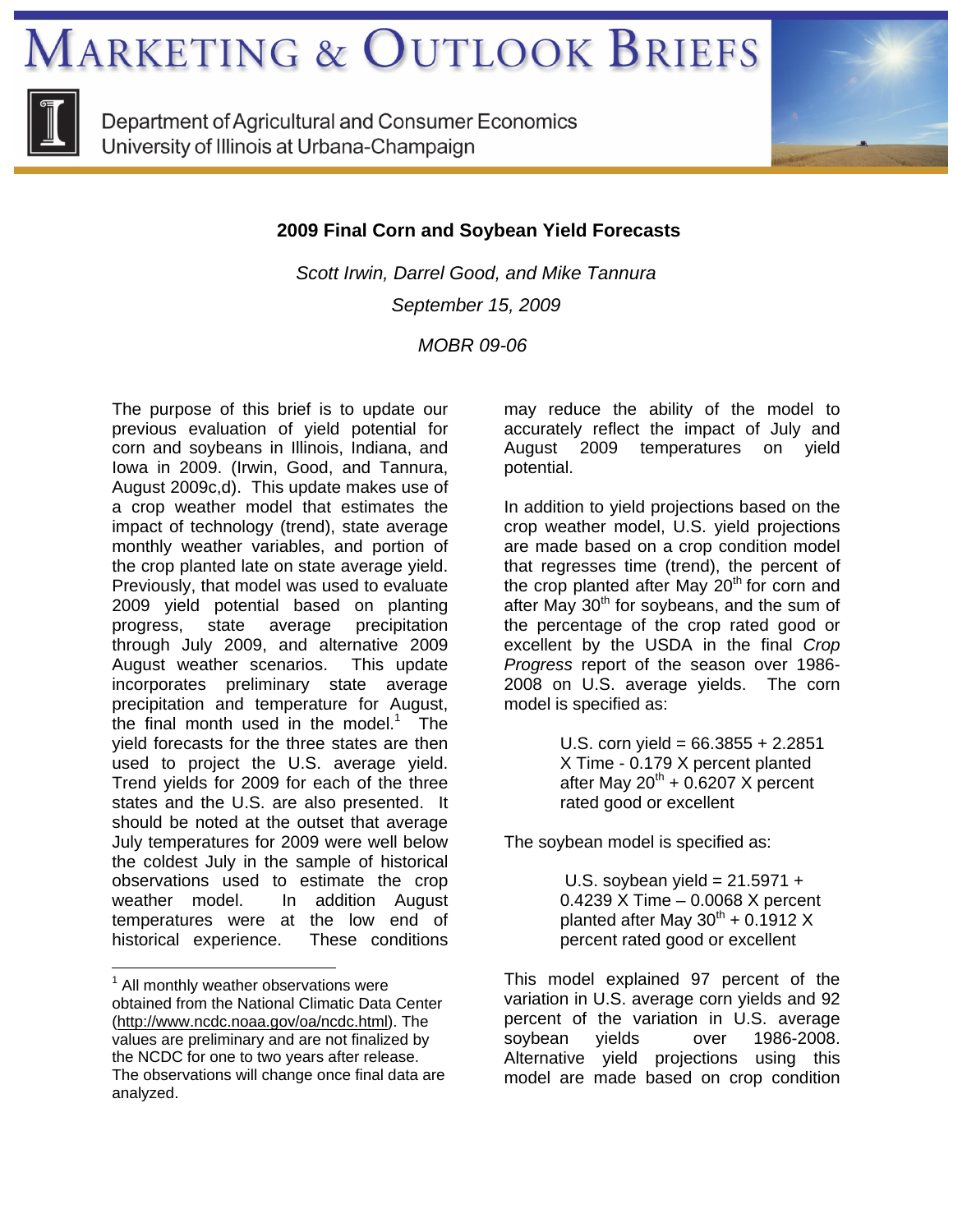ratings as of September 6 and alternative condition ratings at the end of the season.

Finally, alternative U.S. yield forecasts are used to project the potential size of the 2009 corn harvest based on the USDA's forecast of acreage harvested for grain in the September *Crop Production* report. That report indicated that 80.007 million acres of corn grain and 76.767 million acres of soybeans will be harvested in 2009.

Results of the alternative yield and production forecasts are presented in Tables 1 and 2. Actual yields and the 2009 trend yield calculation for each state are presented in Figures 1 and 2. In addition, the estimated impact of the late planting variable and the impact of each of the weather variables to date on the deviation from the 2009 trend yield in each of the three states are presented in Figures 3 and 4.

Both the corn and soybean yield forecasts based on the crop weather model are substantially higher than the forecast made last month based on the assumption of average August weather and marginally lower than the forecast made based on the assumption of good August weather. This follows from the results in Figures 3 and 4, illustrating the positive impact of August precipitation and temperature on yield prospects for both crops.

In Table 2, yield forecasts are made using the crop condition models and USDA crop condition ratings as of September 6, 2009. As of that date 69 percent of the corn crop and 68 percent of the soybean crop was rated in good or excellent condition. Alternative forecasts based on the crop condition model are not made since substantial changes in crop ratings are not anticipated in future reports.

The two models result in a wide range in the U.S. yield forecasts for corn. The forecast based on the crop weather model is much higher than the forecast from the crop

condition model. The yield forecasts from the two models are very similar for soybeans.

U.S. corn yield forecasts range from 158.8 to 170.2 bushels. As a result, production forecasts are also in a wide range, from 12.705 billion to 13.621 billion bushels. The average yield forecast of the two models is 164.5 bushels, suggesting production potential of 13.163 billion bushels. By comparison, the USDA's September *Crop Production* report forecast the 2009 yield at 161.9 bushels and production at 12.955 billion bushels.

U.S. soybean yield forecasts range from 44.6 to 45.2 bushels, suggesting production between 3.422 billion and 3.466 billion bushels. The average yield forecast of the two models is 44.9 bushels, pointing to a crop of 3.444 billion bushels. By comparison, the USDA's September *Crop Production* report forecast the 2009 yield at 42.3 bushels and production at 3.245 billion bushels.

Formal estimates of the uncertainty in both the crop weather model and the crop condition model forecasts are also provided in Tables 1 and 2. The standard errors are based on an out-of-sample simulation of forecast errors over 1990-2008. In essence, the same procedures used here to generate the forecasts of U.S. corn and soybean yield for 2009 were applied to each of the previous 19 years. The resulting series of forecast errors were then used to compute the forecast standard errors. For the crop weather models those forecast errors are estimated to be 10.7 bushels (6.3%) for corn and 4.1 bushels (9.1%) for soybeans. A one-standard error range based on this estimate is 159.6 to 180.9 bushels for corn and 41.1 to 49.2 bushels for soybeans.<sup>2</sup> For the crop condition model

 $\overline{a}$  $2$  More technically, a one-standard error range should contain the actual yield about two-thirds of the time.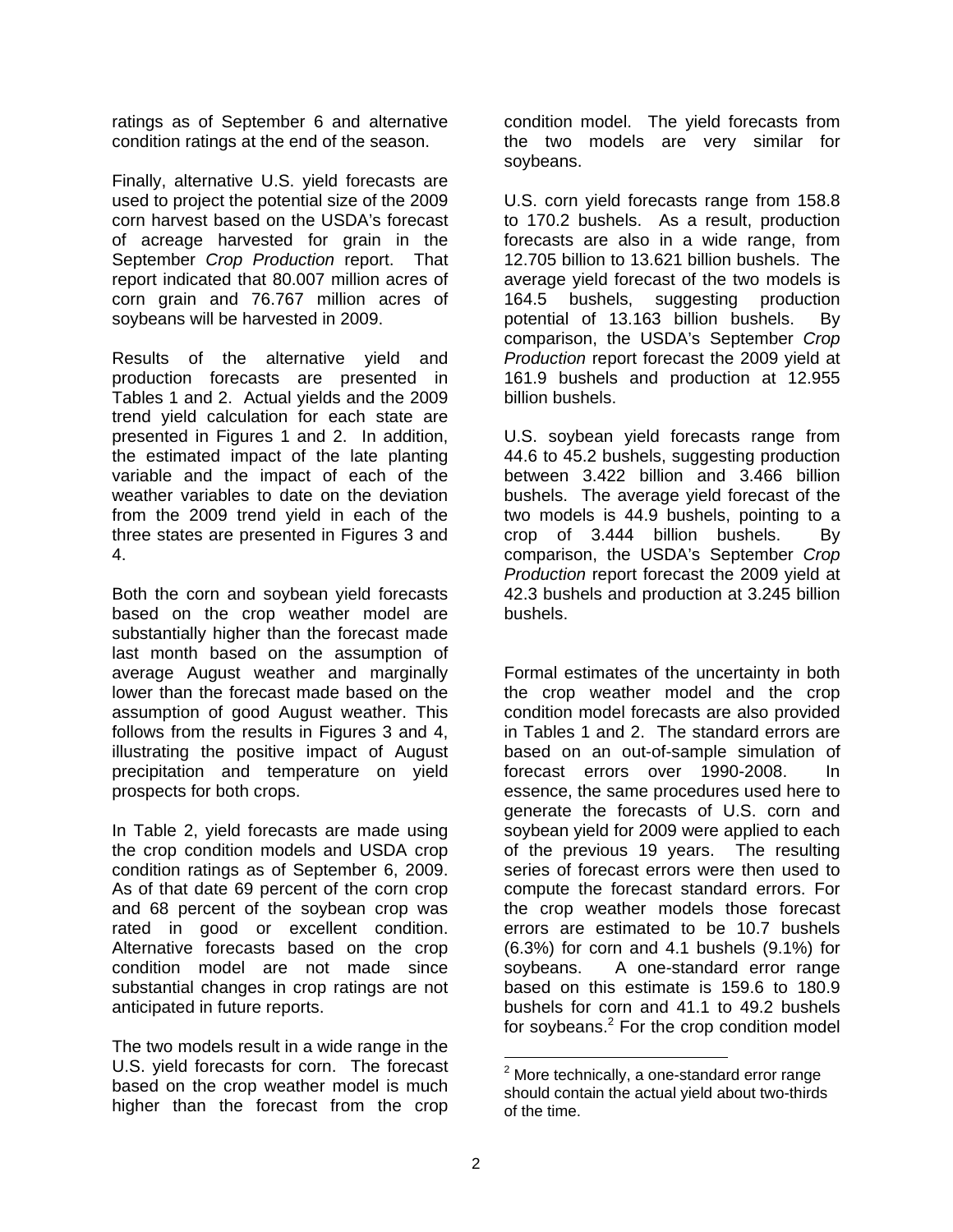those forecast errors are estimated to be 6.4 bushels (4.0%) for corn and 1.9 bushels (4.3%) for soybeans. A one-standard error range based on this estimate is 152.3 to 165.2 bushels for corn and 42.7 to 46.4 bushels for soybeans.

While there is still a considerable amount of uncertainty in model forecasts, the

uncertainty in USDA September yield forecasts is similar to that of the models. The standard errors of USDA September corn and soybean yield forecasts over 1990-2008 were 5.0% and 5.6%, respectively.

## **REFERENCES**

Irwin, S., D. Good, and M. Tannura, "Early Prospects for 2009 Corn Yields in Illinois, Indiana, and Iowa." Marketing and Outlook Brief 2009-01, Department of Agricultural and Consumer Economics, University of Illinois at Urbana-Champaign, June 2009a. Available online: http://www.farmdoc.uiuc.edu/marketing/mobr/mobr\_09-01/mobr\_09-01.pdf.

Irwin, S., D. Good, and M. Tannura, "Early Prospects for 2009 Soybean Yields in Illinois, Indiana, and Iowa**."** Marketing and Outlook Brief 2009-02, Department of Agricultural and Consumer Economics, University of Illinois at Urbana-Champaign, July 2009b. Available online: http://www.farmdoc.uiuc.edu/marketing/mobr/mobr\_09-02/mobr\_09-02.pdf.

Irwin, S., D. Good, and M. Tannura, "2009 Corn yield Prospects continue to Improve." Marketing and Outlook Brief 2009-04, Department of Agricultural and Consumer Economics, University of Illinois at Urbana-Champaign, August 2009c. Available online: http://www.farmdoc.uiuc.edu/marketing/mobr/mobr\_09-04/mobr\_09-04.pdf.

Irwin, S., D. Good, and M. Tannura, "2009 Soybean Yield Prospects Improving." Marketing and Outlook Brief 2009-05, Department of Agricultural and Consumer Economics, University of Illinois at Urbana-Champaign, August 2009d. Available online: http://www.farmdoc.uiuc.edu/marketing/mobr/mobr\_09-05/mobr\_09-05.pdf.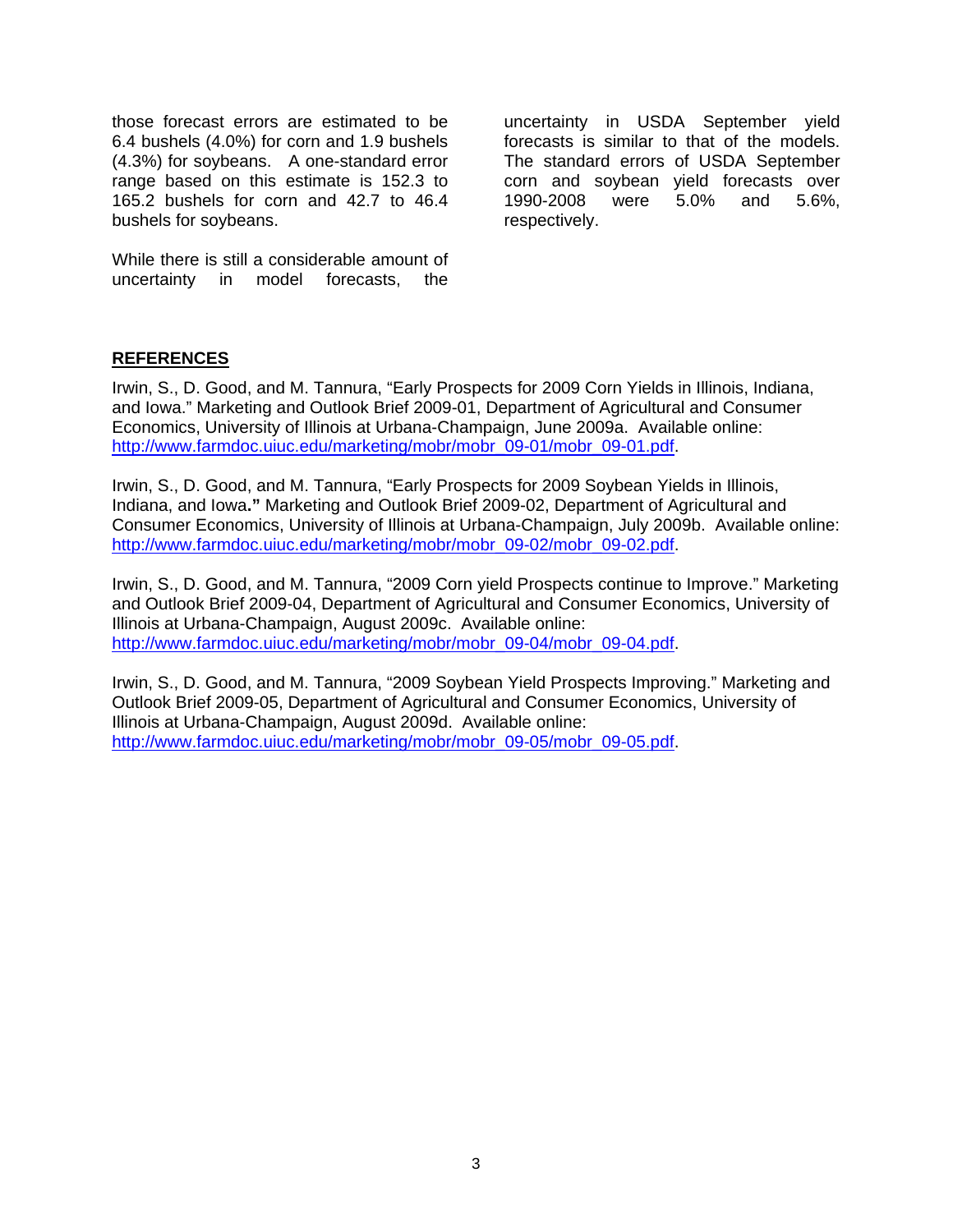|                                       |              | Corn          | <b>Soybeans</b> |              |
|---------------------------------------|--------------|---------------|-----------------|--------------|
|                                       | <b>Trend</b> | Weather       | <b>Trend</b>    | Weather      |
|                                       | <b>Model</b> | <b>Model</b>  | <b>Model</b>    | <b>Model</b> |
| <b>Panel A. State Yield Forecasts</b> |              |               |                 |              |
| Illinois (bu./acre)                   | 166.3        | 178.0         | 47.4            | 48.9         |
| Indiana (bu./acre)                    | 156.8        | 170.6         | 47.4            | 48.8         |
| lowa (bu./acre)                       | 167.9        | 201.0         | 50.0            | 57.4         |
| 3-State Average (bu./acre)            | NA           | 186.6         | NA              | 52.3         |
| Panel B. U.S. Forecasts               |              |               |                 |              |
| Yield (bu./acre)                      | 154.9        | 170.2         | 42.2            | 45.2         |
| Standard Error (bu./acre)             | <b>NA</b>    | 10.7          | <b>NA</b>       | 4.1          |
| One Standard Error Range (bu./acre)   | NA           | 159.6-180.9   | <b>NA</b>       | 41.1-49.2    |
| Production (mil.bu.)                  | 12,389       | 13,621        | 3,240           | 3,466        |
| Standard Error (mil.bu.)              | NA           | 853           | <b>NA</b>       | 311          |
| One Standard Error Range (mil. bu)    | NA           | 12,768-14,474 | NА              | 3,155-3,777  |

**Table 1. Trend and Crop Weather Model Forecasts of 2009 Corn and Soybean Yield in Illinois, Indiana, Iowa, and 2009 U.S. Corn and Soybean Yield and Production**

Notes: NA denotes 'not applicable.' See MOBR 09-01 and MOBR 09-02 for a detailed explanation of each state yield forecast. The 3-state average forecasts are weighted by harvested acreage for each state as reported in USDA's September 2009 *Crop Production* report. U.S. corn and soybean production forecasts for 2009 assume 80.0 and 76.8 million harvested acres, respectively. These estimats also were drawn from USDA's September 2009 *Crop Production* report.

## **Table 2. Alternative Crop Conditions Model Forecasts of 2009 U.S. Corn and Soybean Yield and Production**

|                                     | <b>September 6th Ratings</b> |                 |  |
|-------------------------------------|------------------------------|-----------------|--|
|                                     | Corn                         | <b>Soybeans</b> |  |
| Yield (bu./acre)                    | 158.8                        | 44.6            |  |
| Standard Error (bu./acre)           | 6.4                          | 1.9             |  |
| One Standard Error Range (bu./acre) | 152.3-165.2                  | 42.7-46.4       |  |
| Production (mil.bu.)                | 12,705                       | 3,422           |  |
| Standard Error (mil.bu.)            | 516                          | 143             |  |
| One Standard Error Range (mil. bu)  | 12,189-13,220                | 3,278-3,565     |  |

Notes: U.S. corn and soybean production forecasts for 2009 assume 80.0 and 76.8 million planted and 80.1 million harvested acres, respectively. These estimates are drawn from USDA's September 2009 *Crop Production*  report.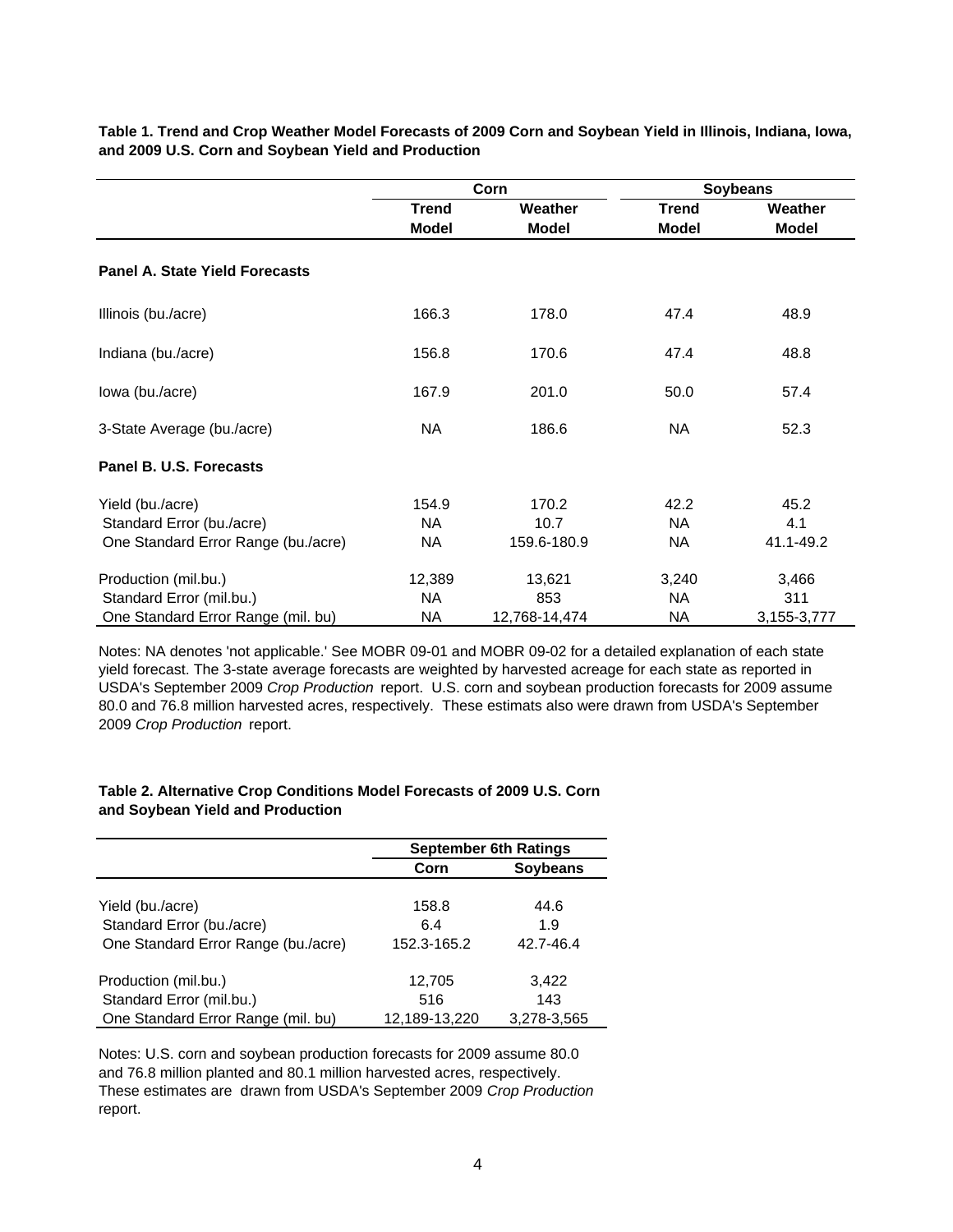

**Figure 1. Actual and Trend Corn Yield in Illinois, Indiana, and Iowa, 1960-2008**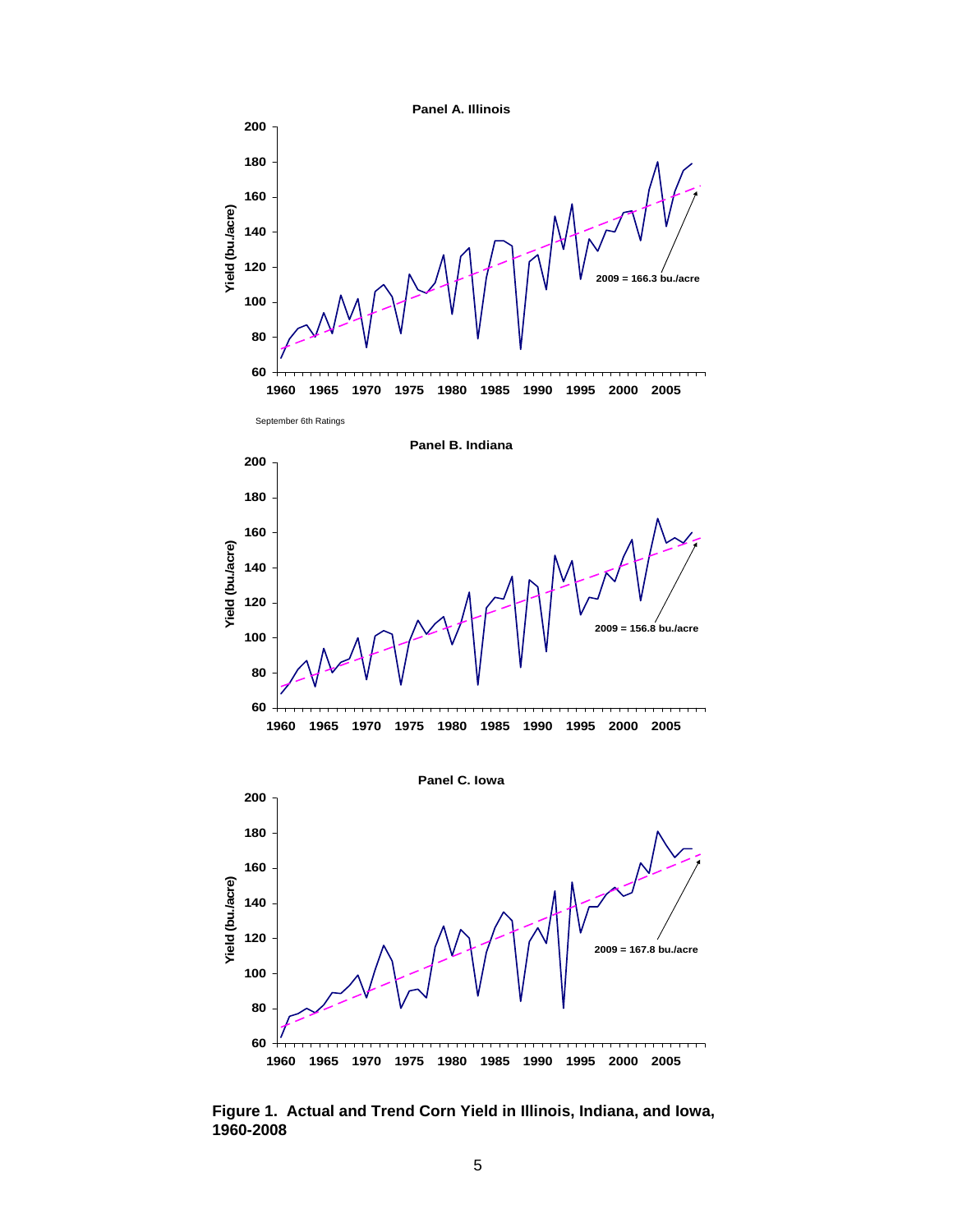

**Figure 2. Actual and Trend Soybean Yield in Illinois, Indiana, and Iowa, 1960-2008**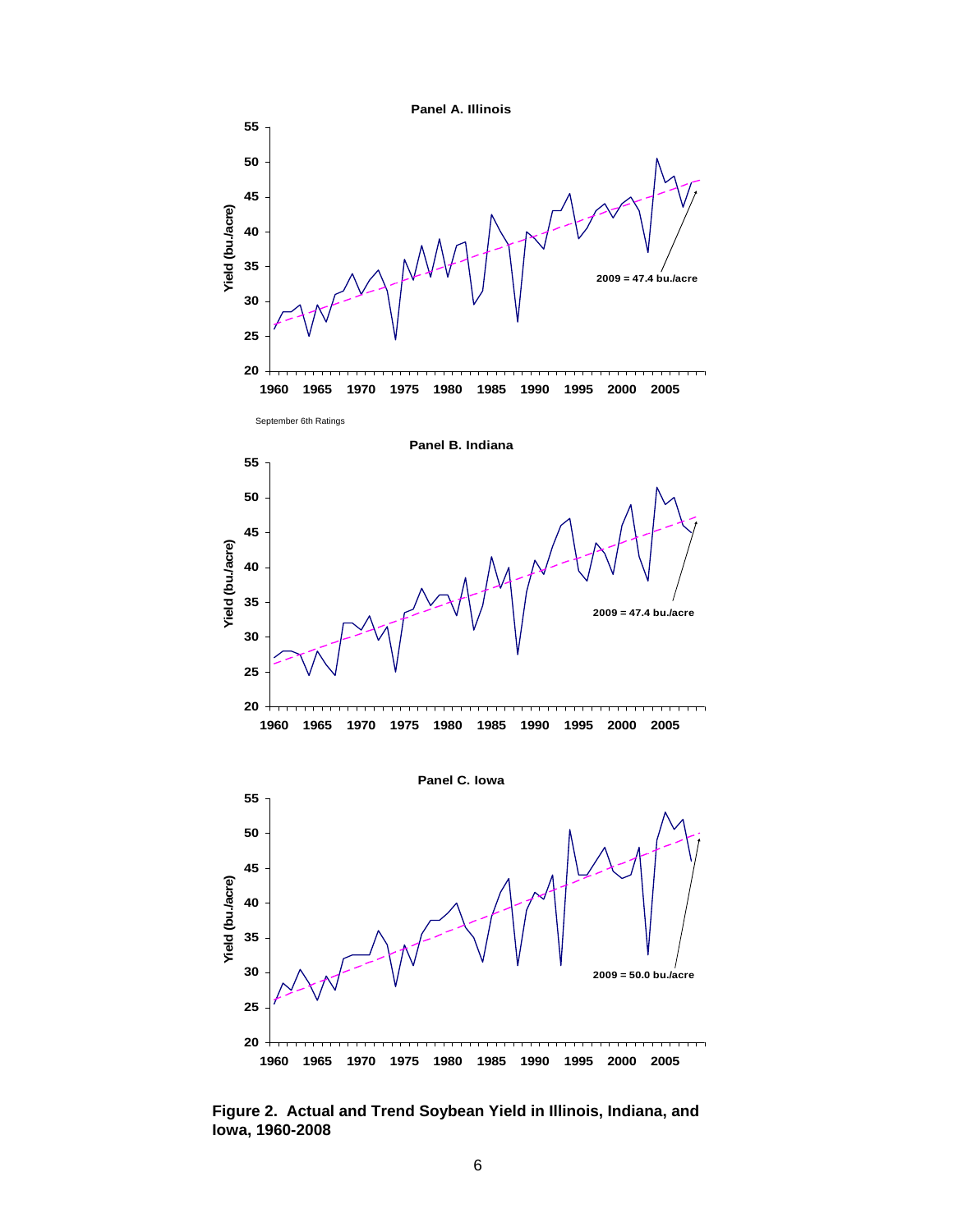

**Figure 3. Estimated Impact of Monthly Weather and Late Planting Variables on Deviation from Trend Corn Yield in Illinois, Indiana, and Iowa in 2009**